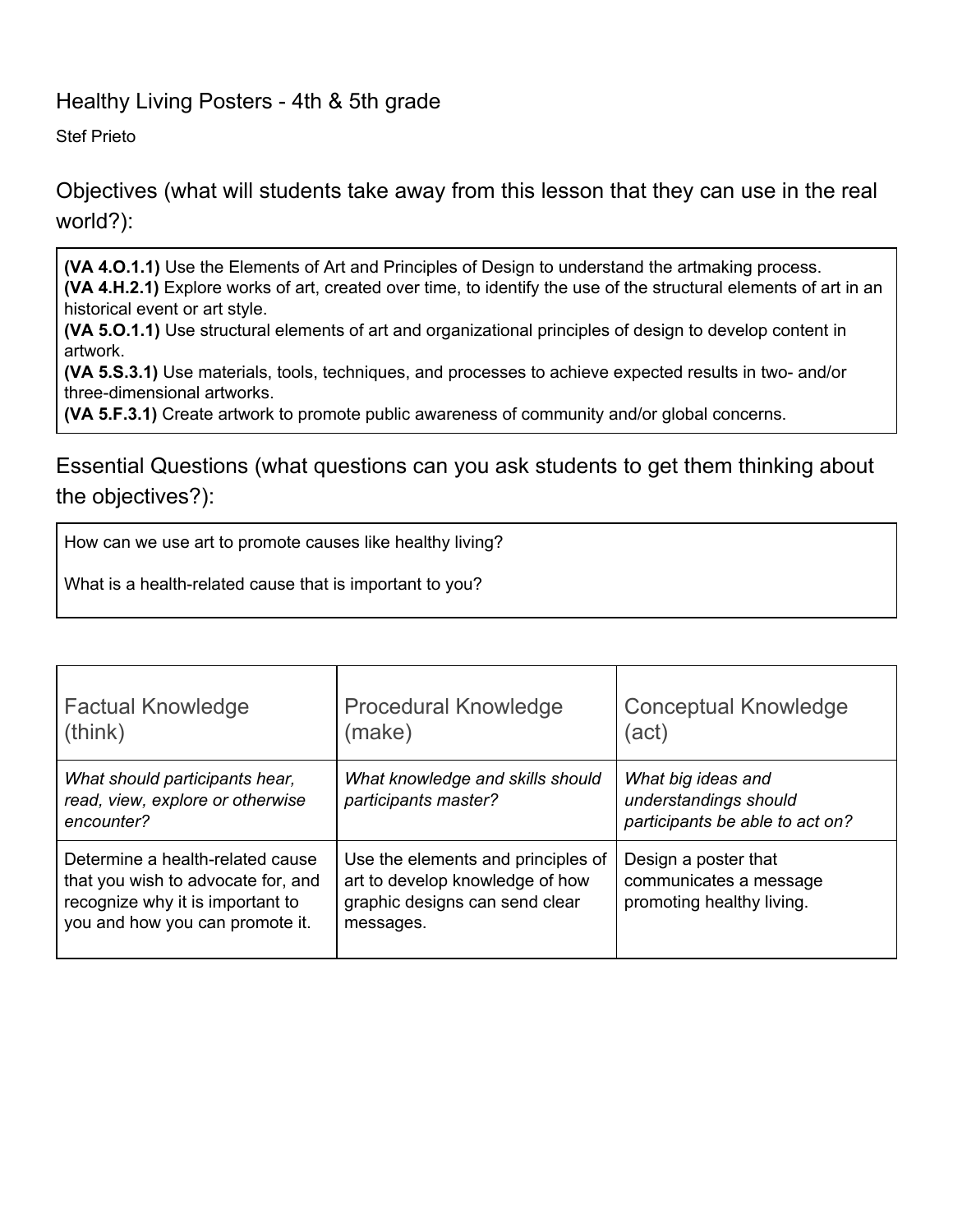# Performance tasks (what will students do and how will I know if students have achieved my desired results from Stage 1?)

| Factual Knowledge (think)                                                                                                                                             | <b>Procedural Knowledge</b><br>(make)                                                                                                                             | <b>Conceptual Knowledge</b><br>(act)                                                                                                                                                   |
|-----------------------------------------------------------------------------------------------------------------------------------------------------------------------|-------------------------------------------------------------------------------------------------------------------------------------------------------------------|----------------------------------------------------------------------------------------------------------------------------------------------------------------------------------------|
| Participate in a class group<br>brainstorm, identifying different<br>types of healthy living, and specific<br>causes within these types that can<br>be advocated for. | Examine a health cause and<br>feelings surrounding it, develop a<br>position and think of associated<br>imagery and text that could<br>communicate this position. | Create a poster that carefully<br>considers the elements and<br>principles of art and features a<br>short statement and imagery to<br>sends a message about a healthy<br>living cause. |

Evidence of learning (what will I accept as evidence of student understanding and proficiency? DATA):

- 1. **Sketch/Plan**: Students should decide on a health-related cause they will be promoting and the graphic elements they will be using in their composition. On a separate sheet of paper, they should sketch a rough draft of their poster design. This will serve as documentation of students' beginning ideas, evidence that they were attentive during the group brainstorm, and a reference of their decision-making process for use during critique.
- 2. **Completed artwork:** Students completed posters, on 12" x 18" paper with 1-inch borders.
- 3. **Participation in Critique:** Students should be able to verbally explain and justify their creative decisions before the class, as well as answer questions about their work. Upon exit, students should turn in a slip with their name and a one or two sentence response to the question: How can we use art to promote important causes?

*Some possible problems for the diverse learners...*

- Expressing feelings and positions on a subject
- Identifying a relevant healthy living cause
- Consolidating ideas into a graphic design
- Short attention span/easily losing focus during instruction and work time
- Lack of fine motor skills may debilitate students ability to create their composition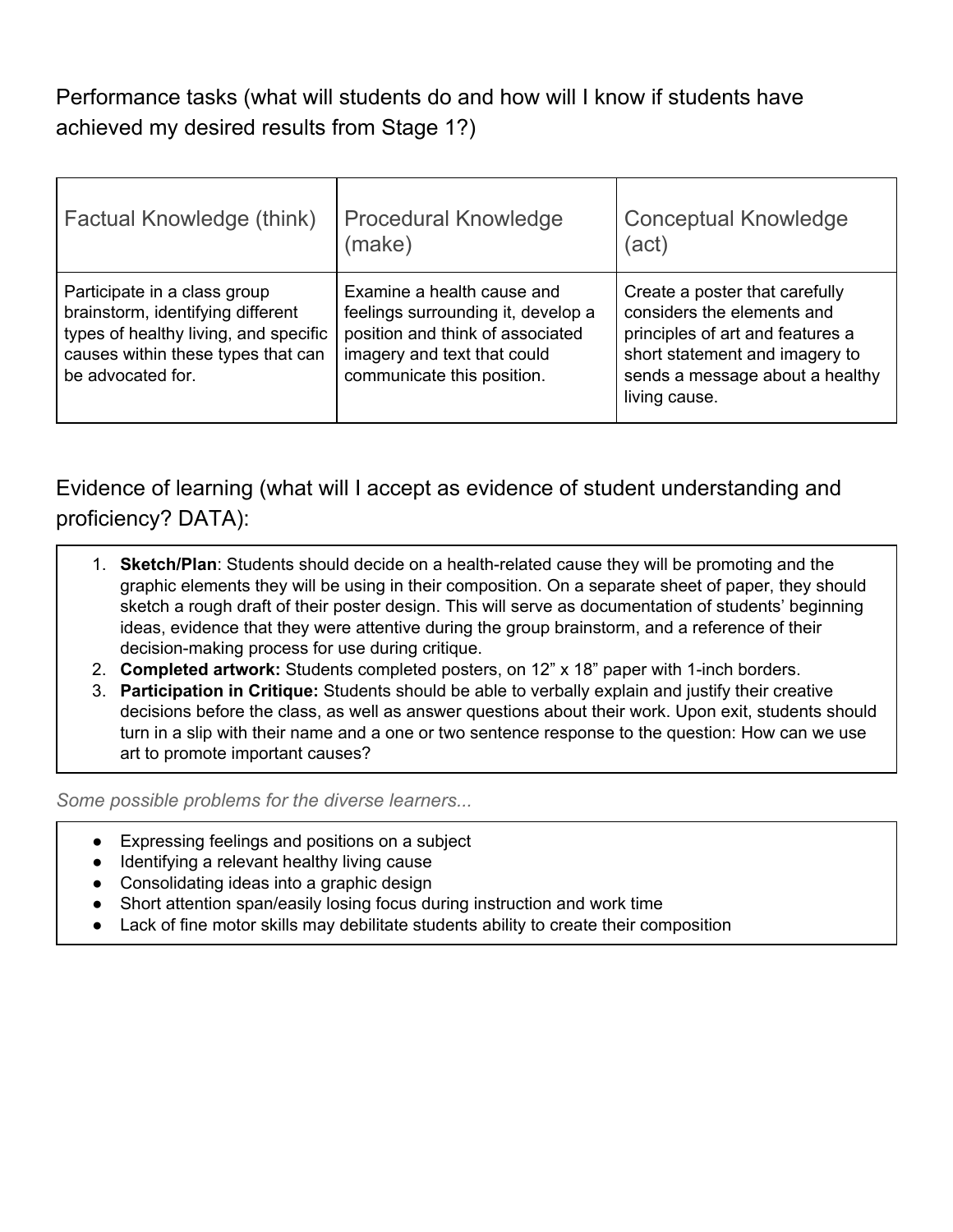#### **What enabling knowledge (facts, concepts, principles) and skills (processes, procedures, strategies) will students need in order to perform effectively and achieve desired results?**

Identify a health-related cause

Ability to participate in group discussion

Know how important ideas can be condensed and phrased to send brief and direct messages

Basic understanding of the elements of art and principles of design

Planning/sketching an idea

Create a border on paper

Outline basic imagery and text in marker

Fill in outline with tempera and paintbrush

Explain/justify creative choices

## **What activities will equip students with the needed knowledge and skills?**

Brainstorming ideas of "healthy living" as a class Looking at examples of posters throughout art history Sketch out poster design Demonstration of using tempera palette to paint poster

### What will need to be taught and coached, and how should it best be taught in light of performance **goals?**

Kinds of "healthy living" and related causes

 $\rightarrow$  Physical health like disease prevention and awareness or tips for caring for your body (Eat more fruits!), environmental health like caring for the planet, tips for gardening and sustainability (Save the bees!), mental health like self-care and positive affirmations (You matter!), healthy communities (Love your neighbor!), healthy friendships (Good friends have each others' back!)

When working as a class to brainstorm causes, students will be asked questions like *"What's an example of* being healthy?" "What are some ways you can try to be healthy?" "Is taking care of our bodies the only way *to live healthily?"*

Demonstration of how to leave a border on poster, draw poster design, paint with tempera

### **What materials and resources are best suited to accomplish these goals?**

Examples of posters that exhibit strong graphic design to promote a cause:

[https://docs.google.com/presentation/d/1xstqyOB3Tm3kAjnKM-sUMDfp3wX-s7tvB8NIg\\_mdHw8/edit?usp=s](https://docs.google.com/presentation/d/1xstqyOB3Tm3kAjnKM-sUMDfp3wX-s7tvB8NIg_mdHw8/edit?usp=sharing) [haring](https://docs.google.com/presentation/d/1xstqyOB3Tm3kAjnKM-sUMDfp3wX-s7tvB8NIg_mdHw8/edit?usp=sharing)

Materials: Pencil, markers and paper for sketch/plan, 12" x 18" poster paper, markers, tempera paint, paintbrushes, cups for paint water

## The Learning Plan

*Brief description of the learning plan (think of this as how you will scaffold students through the answers to the questions above) - include divisions for days/times as you see fit:*

- DAY ONE
	- $\circ$  At the beginning of class students will gather in front of the whiteboard where they'll be introduced to the Healthy Kids Calendar Project, a local contest that calls for submissions from local elementary school for images to put in their annual calendar promoting healthy living. Students will be prompted with questions like *"What's an example of being healthy?"* "What are some ways you can try to be healthy?" "Is taking care of our bodies the only way to *live healthily?"* (Pre-Assessment)
	- $\circ$  Explain connection to the permaculture art project at the school, and how cultivating a healthy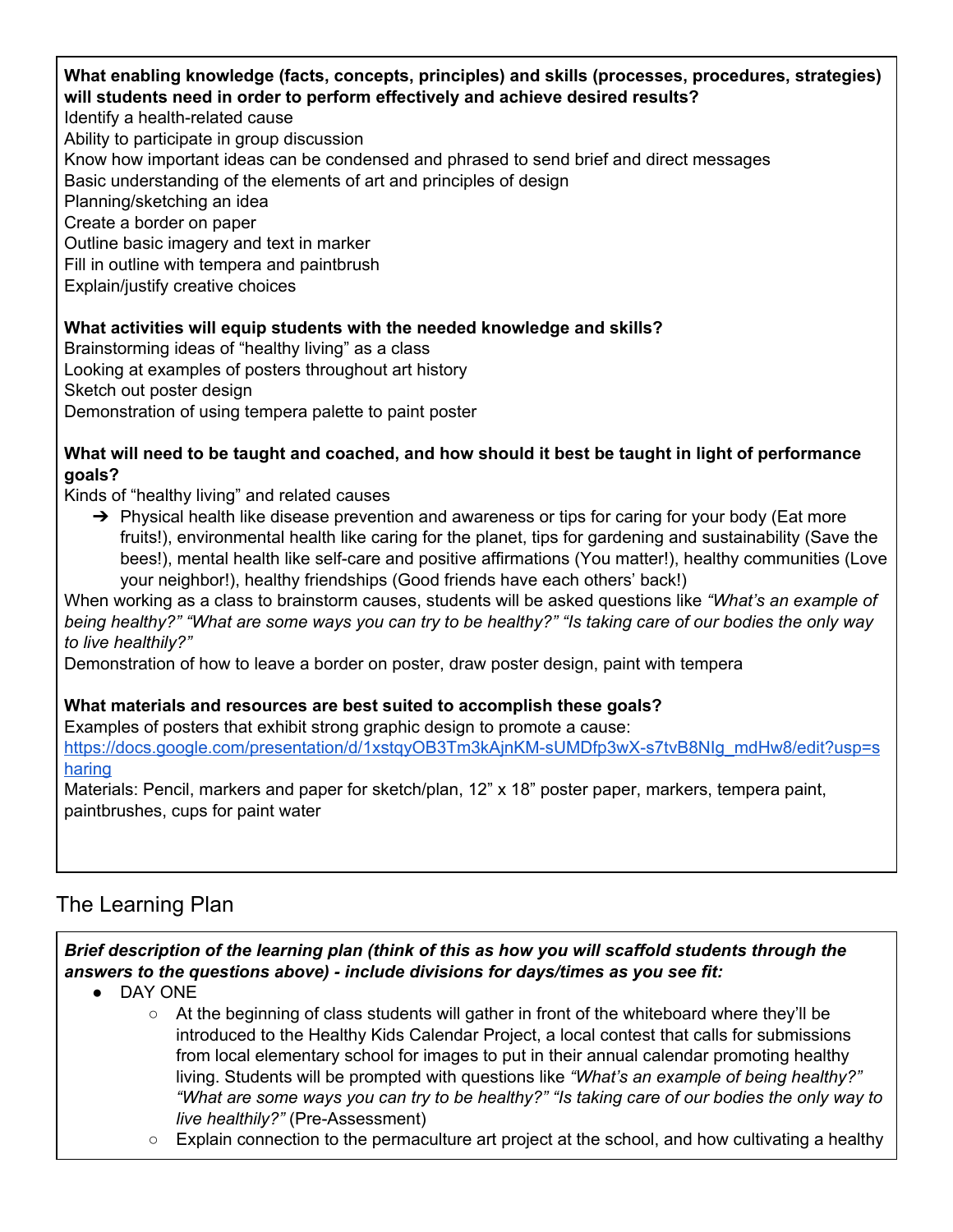environment is also related to healthy living.

- Introduce poster project: Students will create a 12" x 18" poster with 1-inch borders that promotes a cause related to healthy living of their choice (referencing the group brainstorm at the beginning of class), some of which will be submitted to the Healthy Kids Calendar Project. Students will be required to use text, imagery, the elements of art, and principles of design in their posters. They will use both marker and tempera paint to give their posters color.
- $\circ$  In preparation of making their posters, students will see a quick slideshow of posters throughout art history, along with some examples by the teacher. [https://docs.google.com/presentation/d/1xstqyOB3Tm3kAjnKM-sUMDfp3wX-s7tvB8NIg\\_mdH](https://docs.google.com/presentation/d/1xstqyOB3Tm3kAjnKM-sUMDfp3wX-s7tvB8NIg_mdHw8/edit?usp=sharing) [w8/edit?usp=sharing](https://docs.google.com/presentation/d/1xstqyOB3Tm3kAjnKM-sUMDfp3wX-s7tvB8NIg_mdHw8/edit?usp=sharing)
- After this students will head to their work tables for the remainder of class where they will use pencil and marker to make sketches of their posters. Here they will be asked to think of text, and graphic design including imagery and text for their posters.
- WORK DAY(S)
	- On the first workday, students will arrive to class and be passed out their sketches from the previous day. I will ask some students to share their ideas so far, perhaps showing the class their sketch. I will have each class help me create a mock-sketch on the whiteboard to get them ready to start making their posters. I will review how to create a border using a pencil and ruler before passing out poster paper to students and having them take a seat at their tables.
	- $\circ$  Students will work until the last six minutes of class when they will put away their materials. During the first workday, students will only use markers.
	- Every work day following the first, three of the tables in the classroom will have markers at the center and the other three will have tempera cakes and paintbrushes. Students will enter the class, take their poster paper and head to one of the tables. They will work until the last ten minutes of class when they will either put away their markers, or bring their brushes and paint water cups to the sink.
- **LAST DAY** 
	- On the last day of the unit, students will be passed their completed posters and be called on to stand before the class with their work. They will have about a minute and a half to talk about their poster, explaining which healthy living cause they chose to make their poster about and the artistic choices they made.
	- $\circ$  The last five minutes of class, students will be given a slip of paper which they will have to turn in upon exiting the class. Here they will respond to the question: How can we use art to promote causes like healthy living?

Digital Examples: